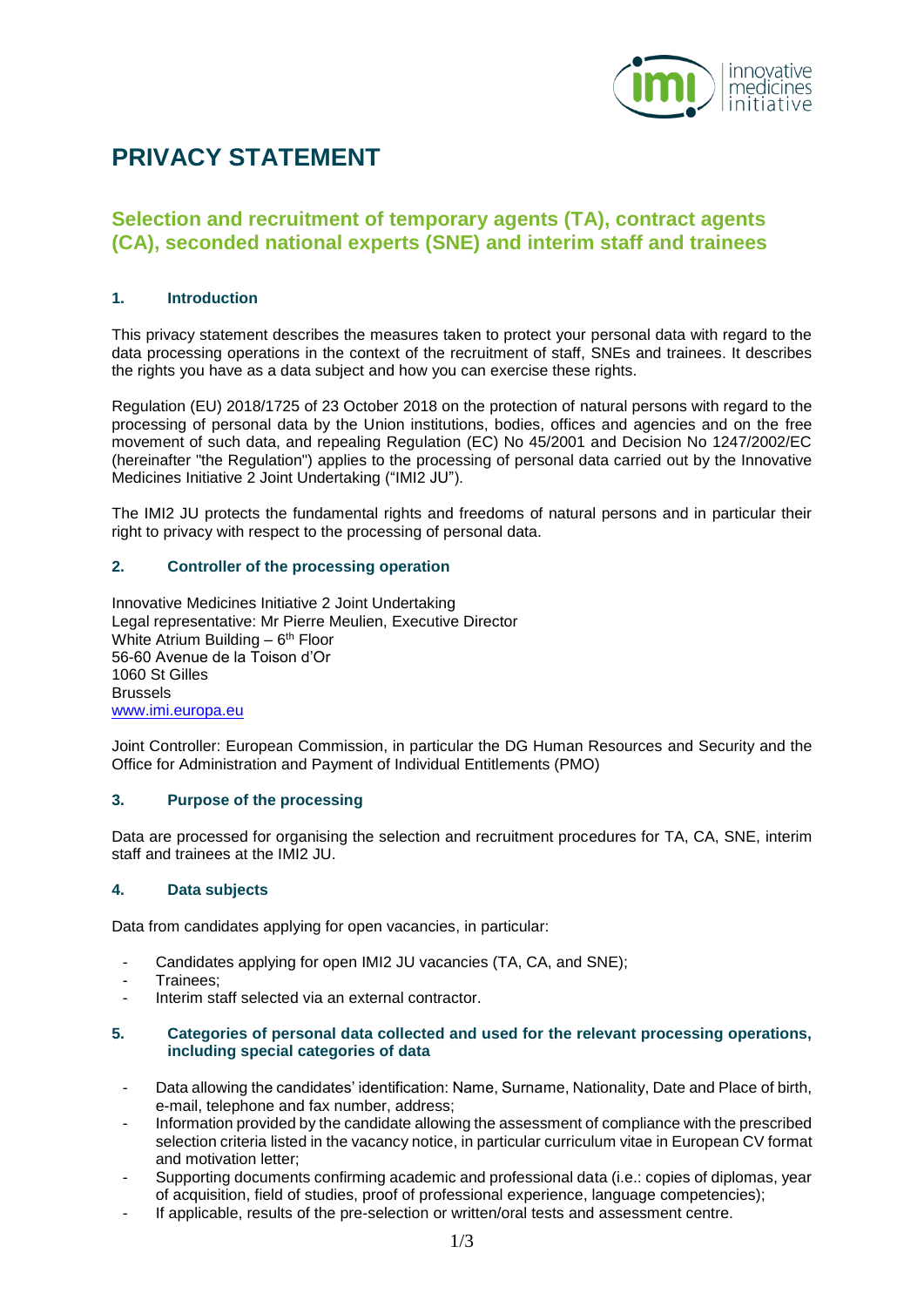Special categories of data: data related to health (in particular medical certificates) and data regarding criminal records. The analysis of those documents are carried out on a case-by-case basis so that only relevant data are processed in the light of Staff Regulation requirements.

## **6. Recipients of the data**

Under regular circumstances, the recipients are:

- The appointed selection committee;
- IMI2 JU Human Resources staff;
- The IMI2 JU Executive Director, as the authority empowered to conclude contracts of employment;
- The IMI2 JU DPO (only for the purposes of replying to access requests or other consultations on data protection aspects from IMI2 JU HR staff);
- Regarding interim staff, the proposed CVs are forwarded by interim agencies under a framework contract to IMI2 JU HR staff in order to find the best-suited candidate;
- The European Commission (PMO), for the determination of rights prior to entry into service;
- Relevant services in DG HR and SECURITY in charge with the provision of badges allowing access to EU Buildings and in charge of the creation of an IT account.

The IMI2 JU does not undertake any regular or routine transfers. In very specific cases, data may be disclosed to the security services of other European Institutions or to security, judicial, or law enforcement authorities of EU Member States, only for the purpose of ongoing inquiries or to investigate or prosecute criminal offences. Such transfers shall only be carried out on explicit request.

## **7. Transfer to a third country or an international organisation**

The IMI2 JU has no intention of transferring the personal data to third countries or to international organisations.

## **8. Rights of data subjects**

Data subjects have the right to access their personal data, and the right to rectify any inaccurate or incomplete personal data, as well as to request the erasure of their personal data, restriction of processing, object to the processing and the right to data portability.

Without undue delay and in any case within one month of receipt of the request, the IMI2 JU will provide information on action taken on the data subject's request to exercise her/his rights. In case of complex or voluminous requests, this period may be extended by another two months, in which case the IMI2 JU will inform the data subject.

However, the applicant can rectify data relating to admissibility criteria only until the closing date for submitting applications. Should the applicant have any queries concerning the processing of his/her personal data, (s)he shall address them to [vacancies@imi.europa.eu](mailto:vacancies@imi.europa.eu)

## **9. Time limit for storing data**

Personal data will not be kept for longer than necessary, for the purpose for which they were collected or further processed.

Application data will be stored for different periods depending on the outcome of each application:

- Recruited candidates (TA, CA and SNE positions): 10 years as of the termination of employment and/or after the extinction of all rights of the person concerned and of any dependants.
- Non-recruited candidates (TA, CA and SNE applicants), irrespective of whether or not they have been invited to take written and/or oral tests: 2 years following the recruitment procedure is terminated or the establishment of the reserve list by the selection committee.
- Candidates placed on a reserve list: 2 years following expiry of the relevant reserve list.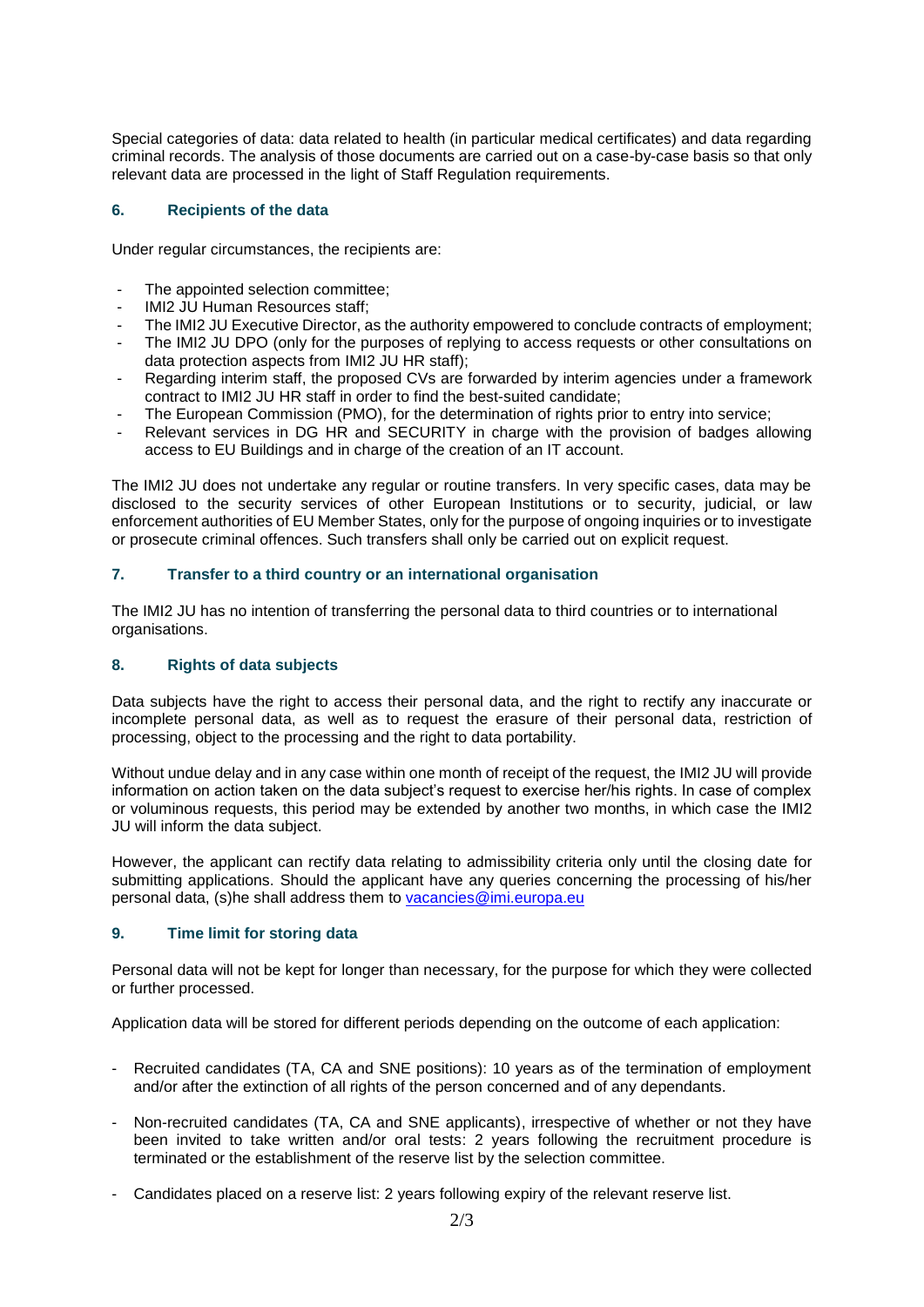- Interim staff: the data are kept only for the duration of the mission (normally six months).
- Trainees: the data are kept only for the duration of the mission (maximum six months).
- Spontaneous applications: personal data (i.e.: CV) are not kept and are destroyed automatically within seven days.
- In case of appeal, until the termination of all appeals.

#### **10. Legal basis for the processing operation**

Processing of personal data is necessary (i) for the performance of a task carried out in the public interest and (ii) for the performance of a contract to which the data subject is party or in order to take steps at the request of the data subject prior to entering into a contract.

The IMI2 JU's public interest tasks with relevance for the data processing are set out in:

- Regulation 557/2014 establishing the IMI2 JU, in particular Articles 6, 7 and 10; and Article 10 of the IMI2 JU Statutes.
- EU Staff Regulation, in particular Articles 12-15 and 82-84, 86 of the Conditions of Employment of other servants of the European Communities (CEOS).
- Service Level Agreements signed between the IMI2 JU and the European Commission (DG HR) and the PMO
- IMI2 JU Implementing Rules:
	- a) For TA: IMI2 JU Governing Board (GB) Decision N° IMI2-GB-DEC-2016-05 of 19 April 2016 laying down general implementing provisions on the procedure governing the engagement and use of temporary staff under Article 2(f) of the Conditions of Employment of Other Servants of the European Union.
	- b) For CA: IMI2 JU Governing Board (GB) Decision N° IMI2-GB-DEC-20120-04 of 30 January 2020 laying down general implementing provisions for implementing Article 79(2) of the Conditions of Employment of Other Servants of the European Union, governing the conditions of employment of contract staff employed under the terms of Article 3a thereof.
	- c) For Trainees: GB No IMI2-GB-DEC-2015-39 of 25 November 2015 laying down the IMI2 JU rules on the use of trainees.
	- d) For the SNE: GB Decision No IMI2-GB-DEC-2016-18 of 23 June 2016 on the Secondment of National Experts to the Innovative Medicines Initiative 2 Joint Undertaking.
	- e) Interim Staff: The IMI2 JU resorts to framework contracts signed with external service providers, which contain appropriate data protection clauses.

Derogation to process special categories of data:

- a) health data: Article 10(2)(b) Regulation 2018/1725 (processing necessary for exercising specific controller rights/obligations under employment, social security or social protection law).
- b) criminal records: Article 11 Regulation 2018/1725 (processing under control of official authority or when the processing is authorised by Union law, in particular Article 137(3) of the EU Financial Regulation).

#### **11. Contact DPO**

In case you have any questions or queries concerning data protection at the IMI2 JU, you can contact the Data Protection Officer at [Data-Protection@imi.europa.eu](mailto:Data-Protection@imi.europa.eu)